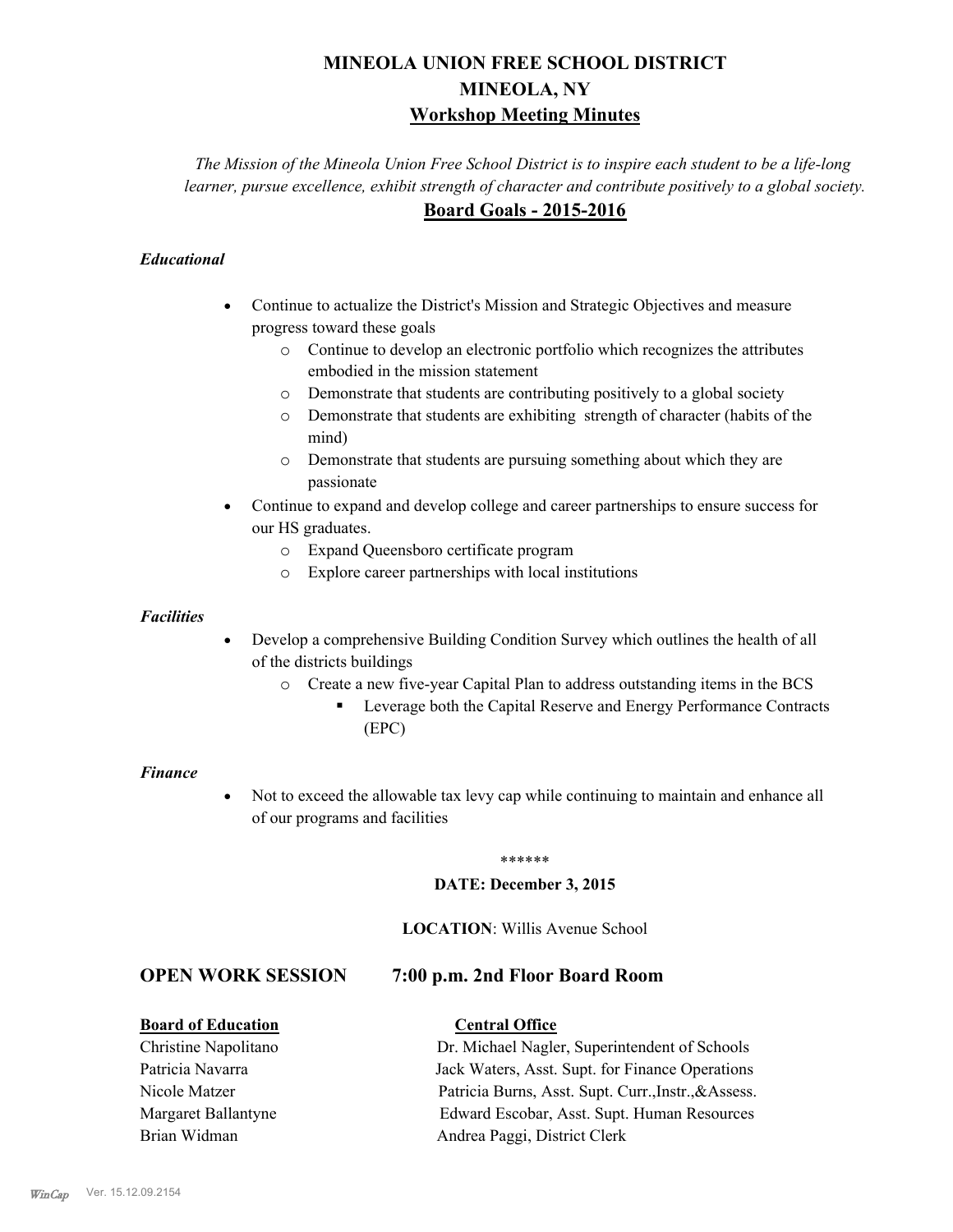**A. Call to Order- 7:05 pm** 

**B. Pledge of Allegiance**

- **C. Reading of Mission- Nicole Matzer**
- **D. Moment of Silent Meditation**

#### **E. Dais & Visitor Introductions**

#### **F. High School Student Organization Report**

There was no Student Organization Report this evening.

#### **G. BOE Reports**

#### **a. Comments from Board Trustees**

Brian Widman attended the Jackson Avenue Bingo Night and stated that he wanted to commend everyone who made the evening so much fun for the packed event. He gave the High School production of "Done to Death", two thumbs up and thanked Mr. DeLuca for all of his hard work. Mr. Widman attended the presentation "Not My Child" at the High School and found it to be very informative and timely. Mr. Widman would also like to see a similar presentation for the students.

Margaret Ballantyne also enjoyed "Done to Death" and felt everyone did a wonderful job. Dr. Ballantyne visited two schools, Jackson Avenue and the Middle School, the day before Thanksgiving and was very impressed with the level of work that was going on. She always enjoys interacting with the children and feels they are truly our best ambassadors to what is happening in the classrooms. Dr. Ballantyne spoke about some of the things that she was able to see during her visit. Dr. Ballantyne discussed how in Social Studies classes that she visited the teacher was using the I pad very creatively and there was truly a blend of technology with "old fashion" work- writing. She feels that the I pads are being used very purposefully and creatively. Technology is a very powerful tool; but the students and teachers are the real stars. Dr. Ballantyne was very impressed with all that she saw and feels that the students are engaged and happy. She looks forward to attending the upcoming holiday events throughout the district. Finally, she wished all of the college kids good luck on their finals.

Nicole Matzer saw "Done to Death" and felt that everyone did a great job. She attended the presentation "Not My Child" at the High School and was very thankful for the presentation. Mrs. Matzer felt it was very informative and thought that it was too bad that the turnout was low. She reminded everyone that there are 14 days of classes until the Holiday recess. Ms. Matzer wished everyone a Happy Hanukah.

Patricia Navarra thanked Mr. Owens and Mr. DeLuca for their hard work and for choosing productions in which many students can participate. She attended the Portuguese School dinner and had a great time. Ms. Navarra looks forward to the upcoming concerts. Ms. Navarra thanked Margaret Ballantyne for all of her time and effort to visit the schools and students. It is truly appreciated. Finally, Ms. Navarra reminded everyone to shop locally to support the businesses that support our schools.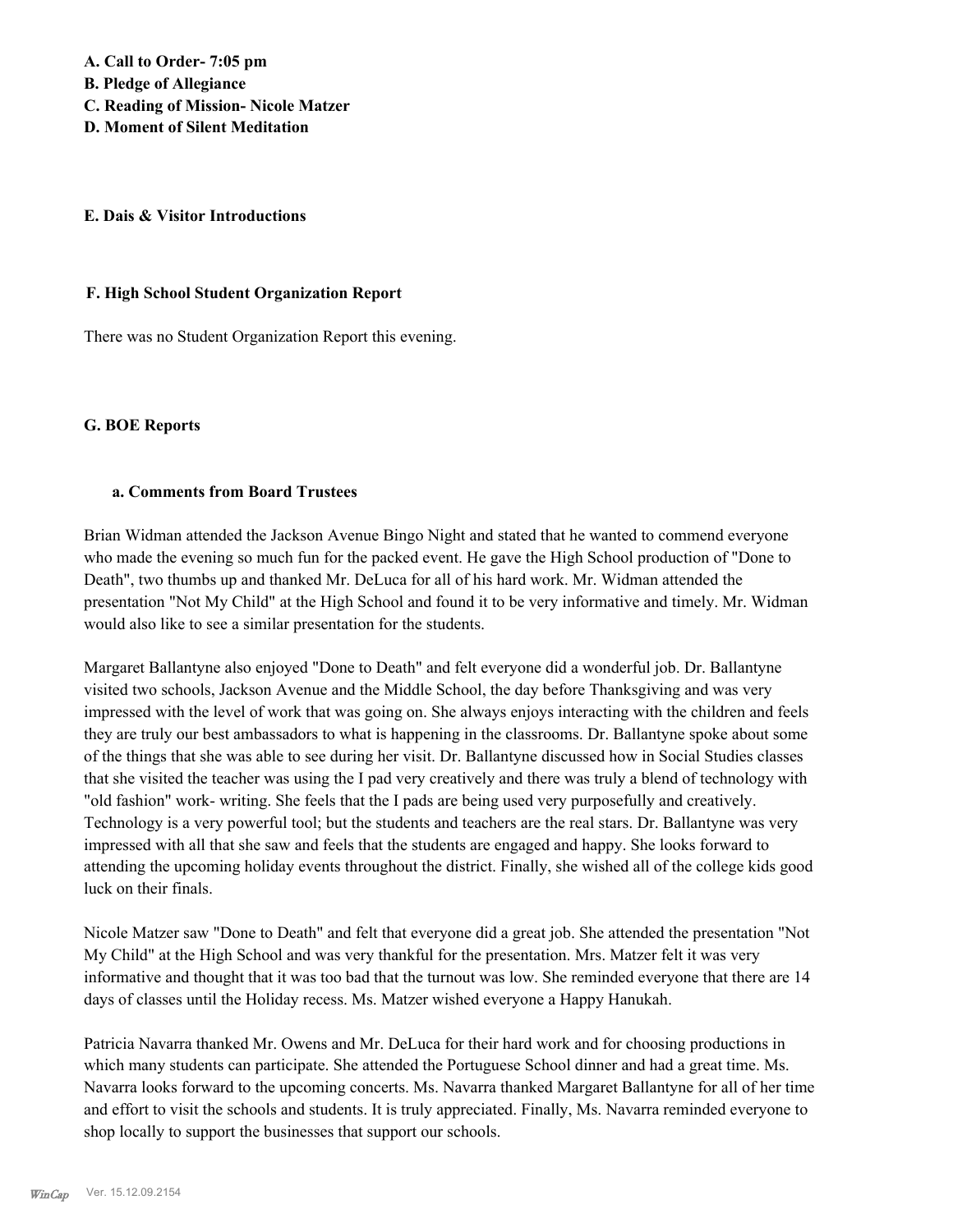#### **b. Comments from Board President**

Christine Napolitano felt that "Done to Death" was wonderful and she is never disappointed in Mr. DeLuca and the kids. She attended the PTA Nassau Region Principal and President Dinner and had a nice time. She felt that it is nice to have this dinner right before Thanksgiving. Last night, Ms. Napolitano attended the 7th grade concert, which she really needed after watching all of the news coverage of the shooting in California. The concert was wonderful. Finally, Ms. Napolitano wished everyone a Happy Hanukah.

#### **c. Comments from Superintendent**

Dr. Nagler stated that he enjoyed "Done to Death". He has enjoyed over the last five years, seeing different students being given the chance to step out and take a lead role. Dr. Nagler mentioned that Liam Carr, who never had a lead before, did a great job in this play. There were many kids in this play and everyone did a great job. Dr. Nagler also thanked Dr. Ballantyne for visiting the schools the day before Thanksgiving. He also mentioned that these schools were given no warning that the visit would take place. Dr. Nagler feels that it is very important for the Board to be able to see what is happening first hand. Dr. Nagler thanked the District Council for inviting him to attend the Nassau PTA Principal and President Dinner. Dr. Nagler stated that the District has had many visitors recently. There was a visit from an International group, 25 teachers from China (arranged through the College of Mount St. Vincent). They were very impressed with all that was going on and they took pictures of everything. There was a group of teachers and principals from Hauppauge that visited Jackson Avenue. He added that they have School4one but are not using it to its full capability. Dr. Nagler and Christine Napolitano accompanied Regent Tilles on a visit to Jackson Avenue. On Monday, a team of teachers from Denmark will visit the High School. The Superintendent reported that a date had just been secured for a Color Guard Home Show, 1/24/16. Dr. Nagler reminded everyone that it is concert season: 12/9- HS winter Concert 1, 12/14- 4th grade concert, 12/15- HS winter concert 2, and 12/16- 6th grade concert. Also, the Septa Holiday Party will take place on 12/12 at 10:00 am. The Superintendent will be flying to APPLE at Cupertino with Matt Gaven and Whittney Smith on Monday to continue their research project.

Ms. Napolitano had a comment regarding the visit that she and Dr. Nagler accompanied Regent Tilles on to Jackson Avenue School. They visited Ms. Buttgereit's class and she was very impressed with the children. They were very animated and truly interested when Regent Tilles read to them. Ms. Napolitano also added that she would like the Superintendent to arrange for those students to come to an upcoming meeting to present their projects. Dr. Nagler stated that this can be arranged.

#### **H. Old Business**

There was no old business this evening.

#### **I. New Business**

There was no new business this evening.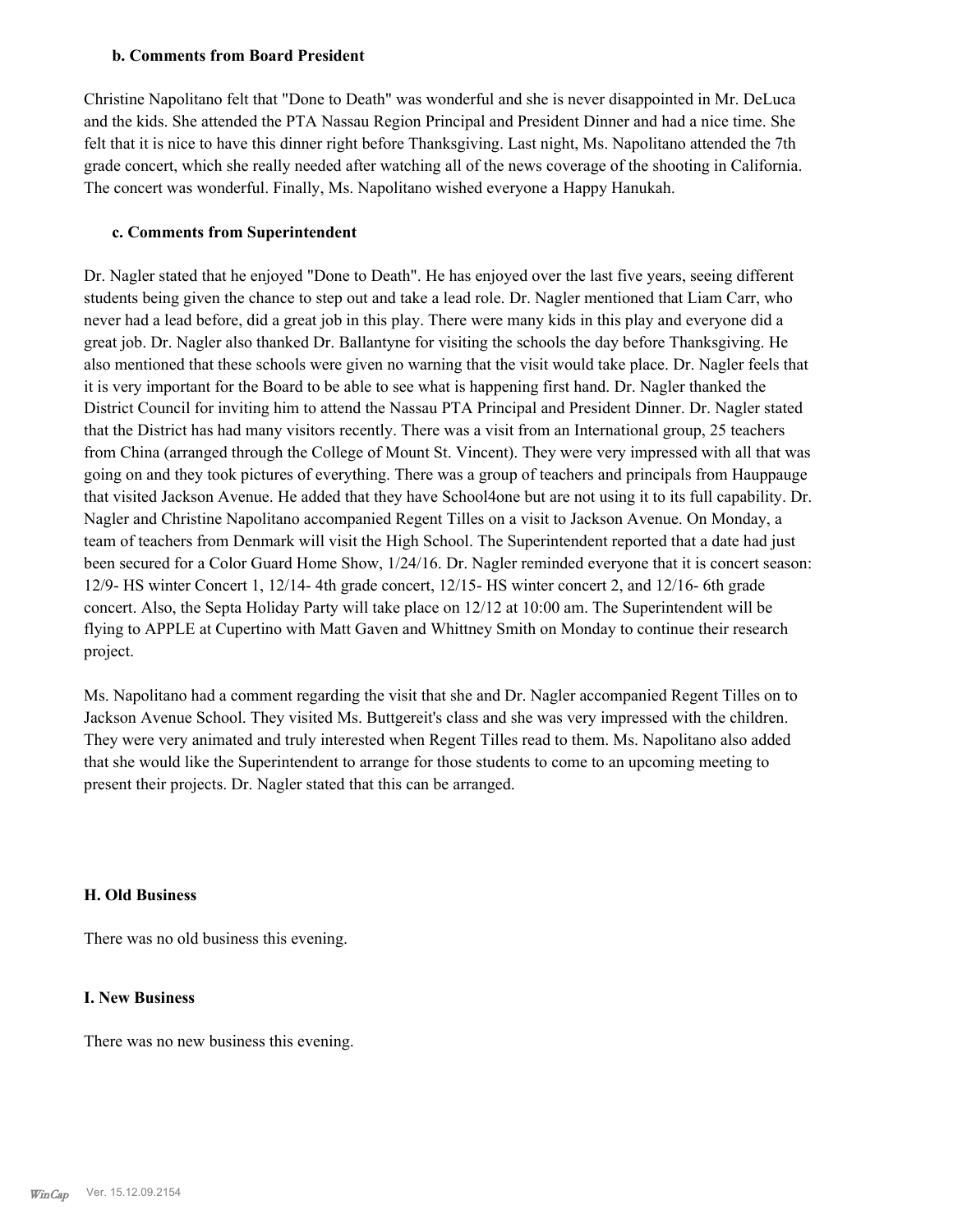#### **J. Consensus Agenda**

**RESOLUTION # 34 - BE IT RESOLVED** that the Board of Education approves the consensus agenda items J.1.a. through J.6.b., as presented.

**Motion:** Margaret Ballantyne **Second:** Nicole Matzer

Discussion: Ms. Napolitano asked the Superintendent for information regarding the budget transfer for the purchase of new furniture. The Superintendent explained that this was for the purchase of furniture for the new learning spaces at the High School, which he described more like "cyber cafes" rather than classrooms. There was no additional discussion.

Yes: Brian Widman **No:** None Margaret Ballantyne Nicole Matzer Patricia Navarra Christine Napolitano

**Passed:** Yes

### 1. **Accepting of Minutes**

That the Board of Education accepts the minutes of the November 5, 2015 Workshop Meeting, the November 10, 2015 Special Meeting and the November 19, 2015 Business Meeting as presented. a.

#### 2. **Instruction**

Appointment(s) Sub Teacher per diem That the Board of Education accepts the following individual(s) as Per Diem Substitute Teacher(s) for the current school year, at a daily rate of \$100.00 per day; and retirees at a daily rate of \$125.00 per day.: a.

EMPLOYEE CERTIFICATION 1. Lauren A. Marchell Literacy (5-12)

- b. Appointment(S) Perm Sub
- That the Board of Education approves the appointment of Lauren A. Marchell, to the position of Permanent Substitute Teacher at a daily rate of pay, \$100.00, effective November 30, 2015 to May 31, 2016. 1.
- That the Board of Education approves the appointment of Emily Mooney, to the position of Permanent Substitute Teacher at a daily rate of pay, \$100.00, effective December 2, 2015 to May 31, 2016. 2.

#### 3. **Civil Service**

- a. Appointments
- That the Board of Education approve the appointment of Jonathan Dias to the position of Cleaner Sub, effective December 4, 2015. Salary is \$12.25 per hour. 1.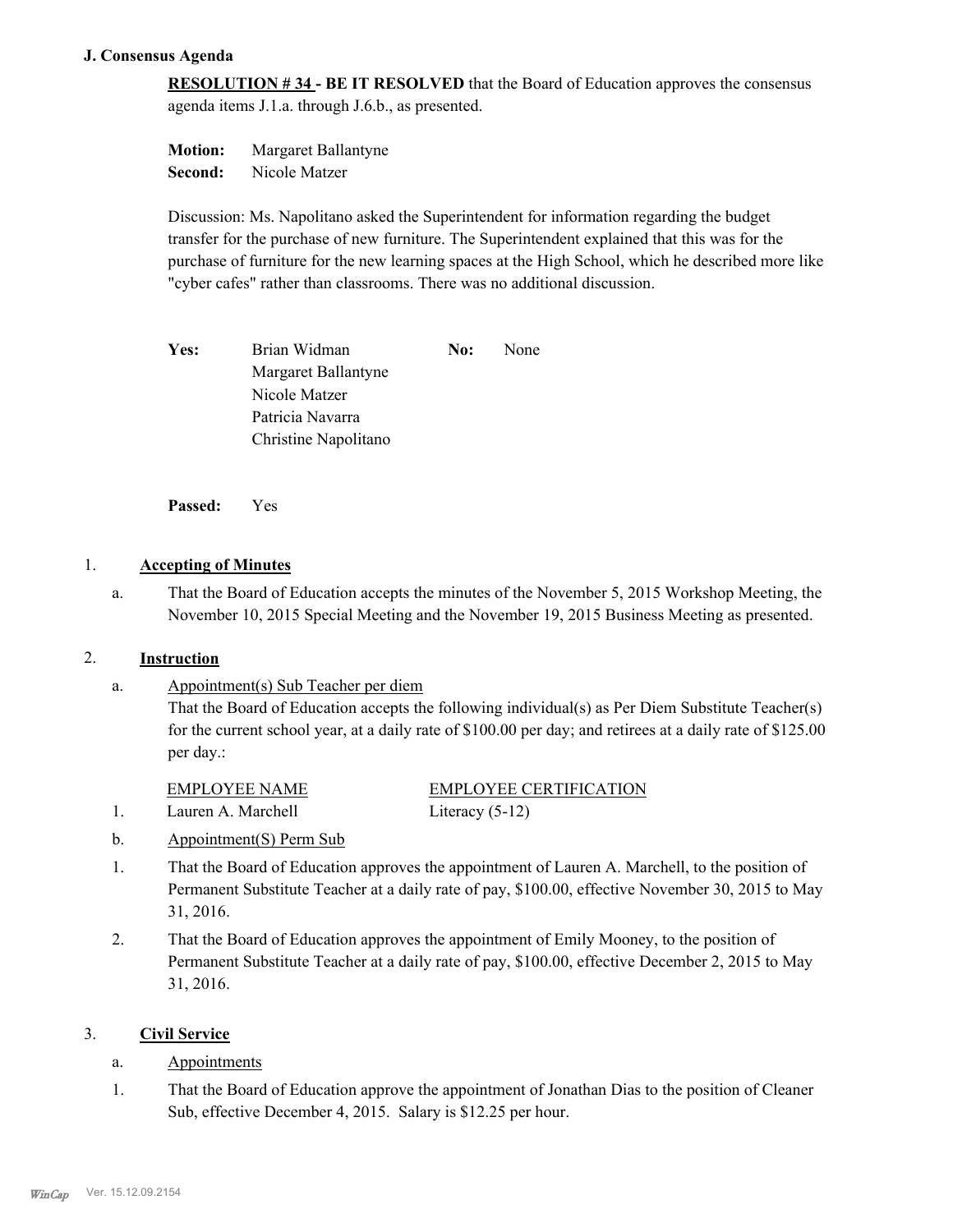- That the Board of Education approve the appointment of Peter Henderson to the position of Cleaner Sub, effective December 4, 2015. Salary is \$12.25 per hour. 2.
- That the Board of Education approve the appointment of Dolores Delape, from part time to full time Bus Attendant, effective January 4, 2016. Salary is \$26,462 on Step 5. 3.
- That the Board of Education approve the appointment of Joaquim Farinhas, from the position of 5 hour Bus Driver to 10 month Bus Driver, effective January 4, 2016. Salary is \$43,364 on Step 8. 4.
- That the Board of Education approves the appointment of Ursula Stahl, to the position of part time (.5) Registered Nurse effective December 7, 2015. Salary: .5 of BA, Step 1, \$45,531 equaling \$22,765. 5.
- That the Board of Education approves the appointment of Caryn Hope Smith, to the position of part time (.5) Registered Nurse effective December 7, 2015 with a salary of .5 of BA, Step 1, \$45,531 equaling \$22,765. 6.
- b. Leave(s) of Absence
- That the Board of Education approve a paid Medical Leave of Absence to Lee Dunninger, 10 month Bus Driver, effective November 12, 2015, until further notice. 1.

#### 4. **Business /Finance**

## a. **Budget Appropriation Adjustment**

1. That the Board of Education approves the transfer of funds, in the amount of \$8,000 from Budget code: 1621 200 00 0000 to Budget code: 2110 200 07 0000 to cover the the balance needed to purchase new furniture.

#### 5. **Business/Finance: Contract Approvals**

a. That the Board of Education approves the Health and Welfare Services Agreement for resident students attending non-public schools between the Islip Union Free School District, BOCES of Nassau County and the Mineola Union Free School District.

#### **Business/Finance: Disposal of District Property** 6.

That the Board of Education approves the disposal of the following district property, according to Policy #5250, declaring them obsolete:

- a. 31 Obsolete Printers OKI- C6100/ Model N31172A
- b. 27 Obsolete Printers Lexmark/ Model E250DN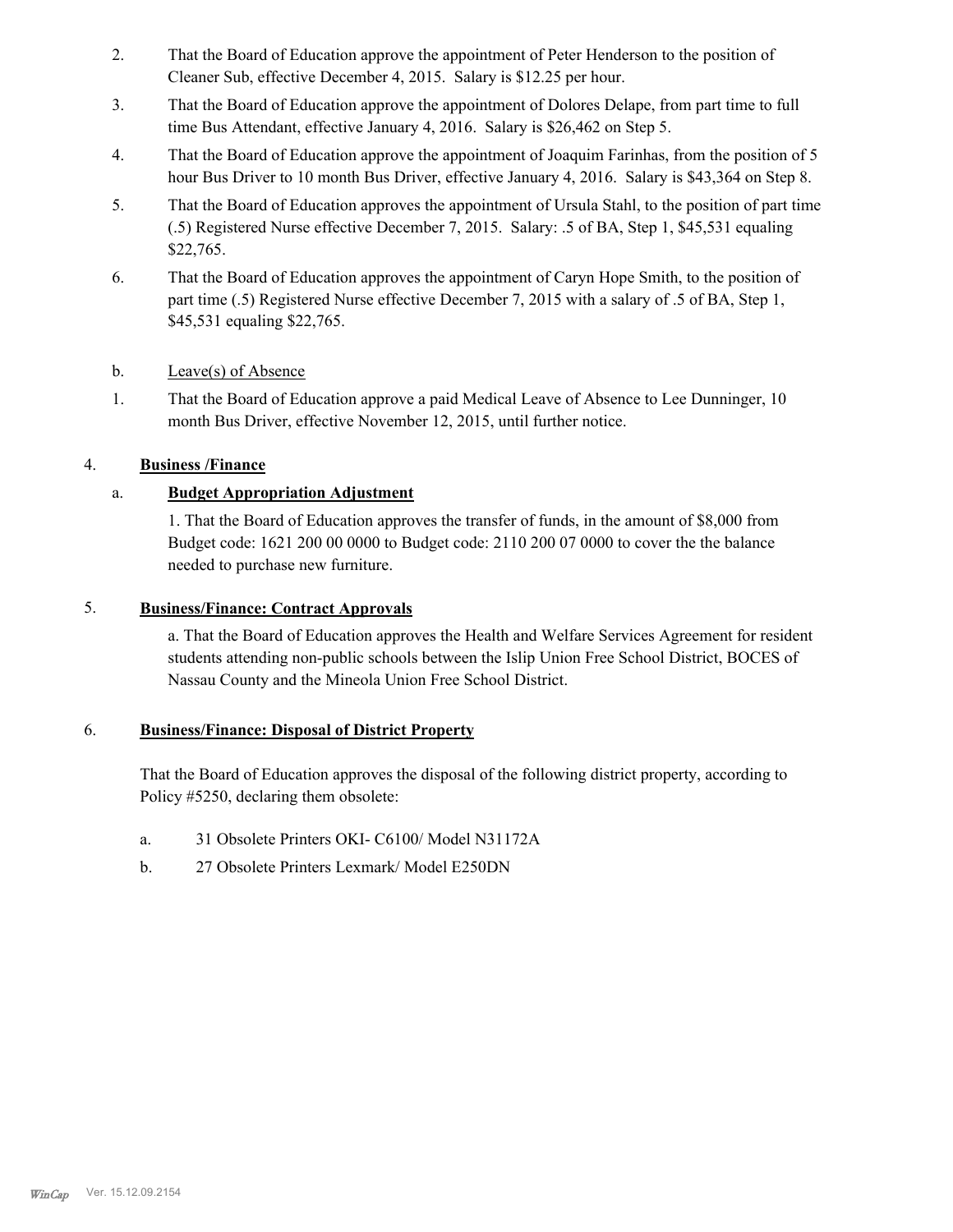#### **K. Superintendent's Report**

Superintendent of Schools' Reports for 12/3/15 Presentations:

1. Capital Reserve Timeline and Planning

The Superintendent stated that he will be presenting on the Capital Reserve timeline and planning. He reported that the District held the vote on November 10th because in order for SED to even look at the project, the district must guarantee that the money is available to complete the proposed work.

Hampton Project: the building and field plans were filed with SED in September pending the reserve vote in November. The SED approval timeline is approximately 42 weeks. Therefore, even with the November voter approval, the SED projected approval isn't until July 2016. The District will need a month to bid the project, so the realistic start of the project would be October 2016. The Superintendent would like to move forward with the field project.

High School Project: the track, field and fab lab project has not yet been submitted to SED for approval. He explained that the project can be separated into two projects for a faster approval process. We would still need a building project with the field in order to get aid and he is recommending the lobby ceiling. The field, track and ceiling would be considered a Level One project with a 4- 8 week approval time. The Fab Lab would be filed separately.

Timeline: If filed as described, the HS Track and Field would start on June 13th. The job would take approximately 12 weeks to complete; with a projected completion date of Labor day weekend. Once the HS track and field are completed and we have received SED approval, we can begin the Hampton Stadium and building project. The projected start date is the first week of October; the project to be completed in three months. It is anticipated that the football team would play half of their games on the old field and then an alternate site would be needed.

Maximizing Usage: November 24th, there was a coaches meeting to discuss and review the field projects. They requested the largest possible interior dimensions for the HS field. This would allow any sport to be played on the new field. Currently, it is 55 yards with a 6 ft. runoff, but the ultimate would be 65 yards with at least 10 ft. of runoff. This could be achieved if we do the following: make a five lane track instead of six; and move the current boys soccer field 30 feet west; and provide bleachers. The Superintendent displayed a drawing of the field layout. Dr. Ballantyne asked the effect changing from 6 lanes to 5 lanes would have for the track team. Dr. Nagler stated that according to the coaches, there would be no effect based upon how it is used.

The Superintendent stated that all of the things lead to a domino effect of jobs. In order to achieve everything as stated; the baseball outfield would have to be leveled and a retaining wall built. We would need to also level the infield, but if this is being done then we should put in drainage. According to the Superintendent, we will have a lot of excess dirt (between the drainage and outfield). It is recommended that instead of paying to have the dirt removed, we could use it to level the seating behind home plate and build another retaining wall. It is the Superintendent's recommendation to do each of these things and do the job right once. It is estimated that the total cost would be \$200,000; which is available in the facilities line of the budget. Dr. Nagler is asking the Board to consider these recommendations and if they are in agreement, there will be a resolution at the next meeting.